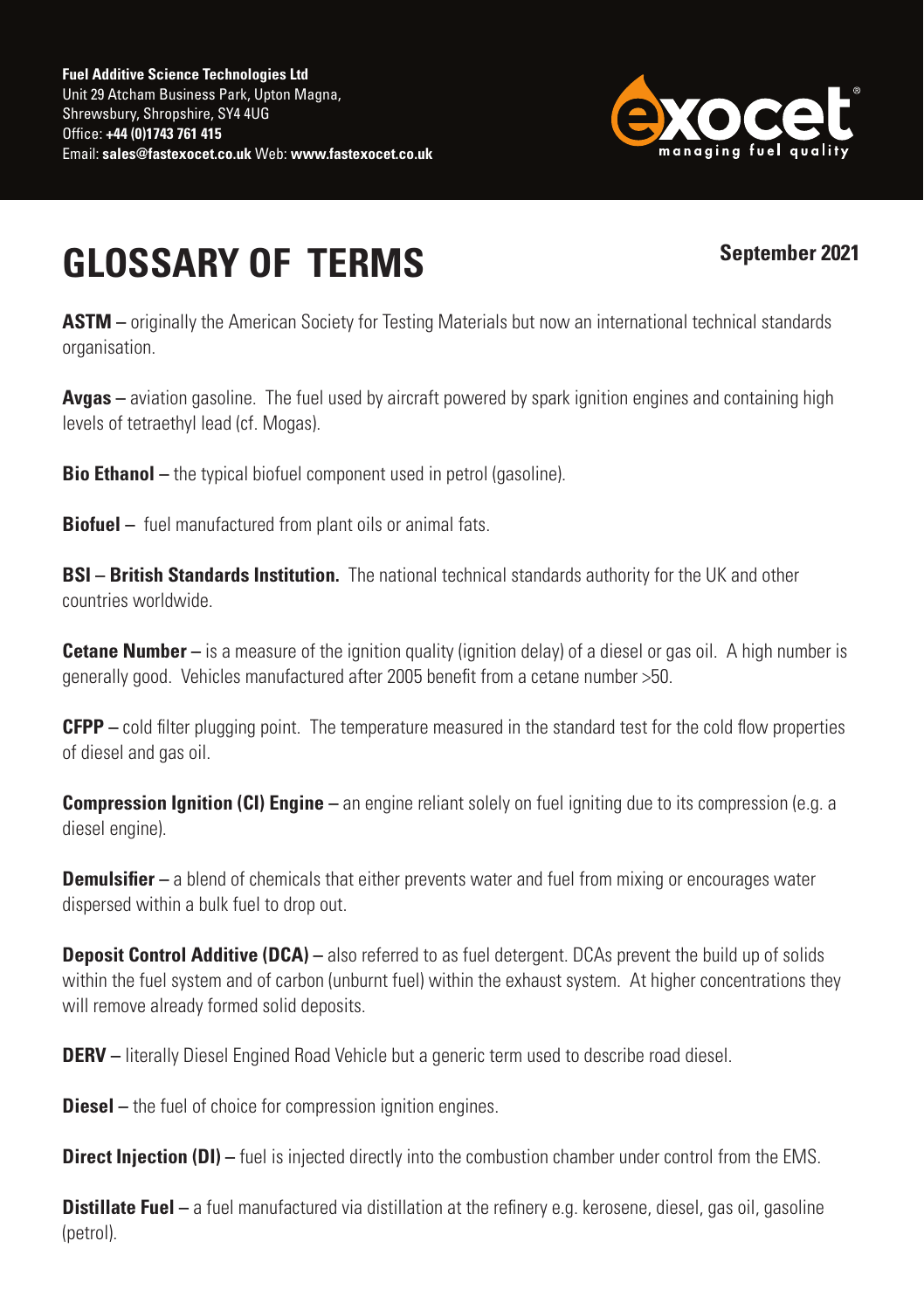**DPF** – Diesel Particulate Filter. Literally a filter within the exhaust system to trap particulate matter.

**EGR** – exhaust gas recirculation. A technique of emission control whereby a proportion of the exhaust is directed back into the engine air intake to reduce NOx emissions.

**EMS –** Engine Management System. An engine's controlling computer.

**EPA –** Environmental Protection Agency. The US federal agency charged with writing and enforcing regulations protecting human health and the environment.

**FAME** – fatty acid methyl ester. The typical biofuel component used in diesel.

**FIE –** Fuel Injection Equipment. The general term used to describe how fuel is moved from the fuel tank to the combustion chamber (cylinder).

**Fuel oil –** a general term applying to liquid fuels used for the generation of heat or power but increasingly used to describe fuels intended for stationary burner applications or marine applications and usually specified by their viscosity and flash point.

**Gasoline** – the distillate fuel used in spark ignition engines. See also petrol, mogas and motor spirit.

**Gas oil –** fuel conforming to BS2869 as follows:

| A <sub>2</sub> | for non-road moving machinery        |
|----------------|--------------------------------------|
| $\mathsf{D}$   | for stationary equipment and burners |

Also known as red diesel (green diesel in Ireland) or 35 second fuel

**HPCR –** High Pressure Common Rail. This is the pipe system delivering fuel from the fuel pump to the injectors in a modern diesel engine.

**Internal Diesel Injector Deposits (IDID)** – tenacious deposits that form inside the injector, affecting control and restricting fuel flow.

**IP –** Institute of Petroleum (now part of the Energy Institute) is the writer and publisher of test methods for the petroleum industry worldwide.

**Jet kerosene** – various grades of kerosene designed for use in aviation turbine engines. NB. It is different to kerosene or ground kerosene.

**Kerosene –** fuel conforming to BS2869:C2 and typically used for home heating oil in the UK and Ireland. It is intended for use in burners with a flue. Also know as 28 second oil, industrial paraffin, burning oil and ground kerosene. NB. It is different to jet kerosene.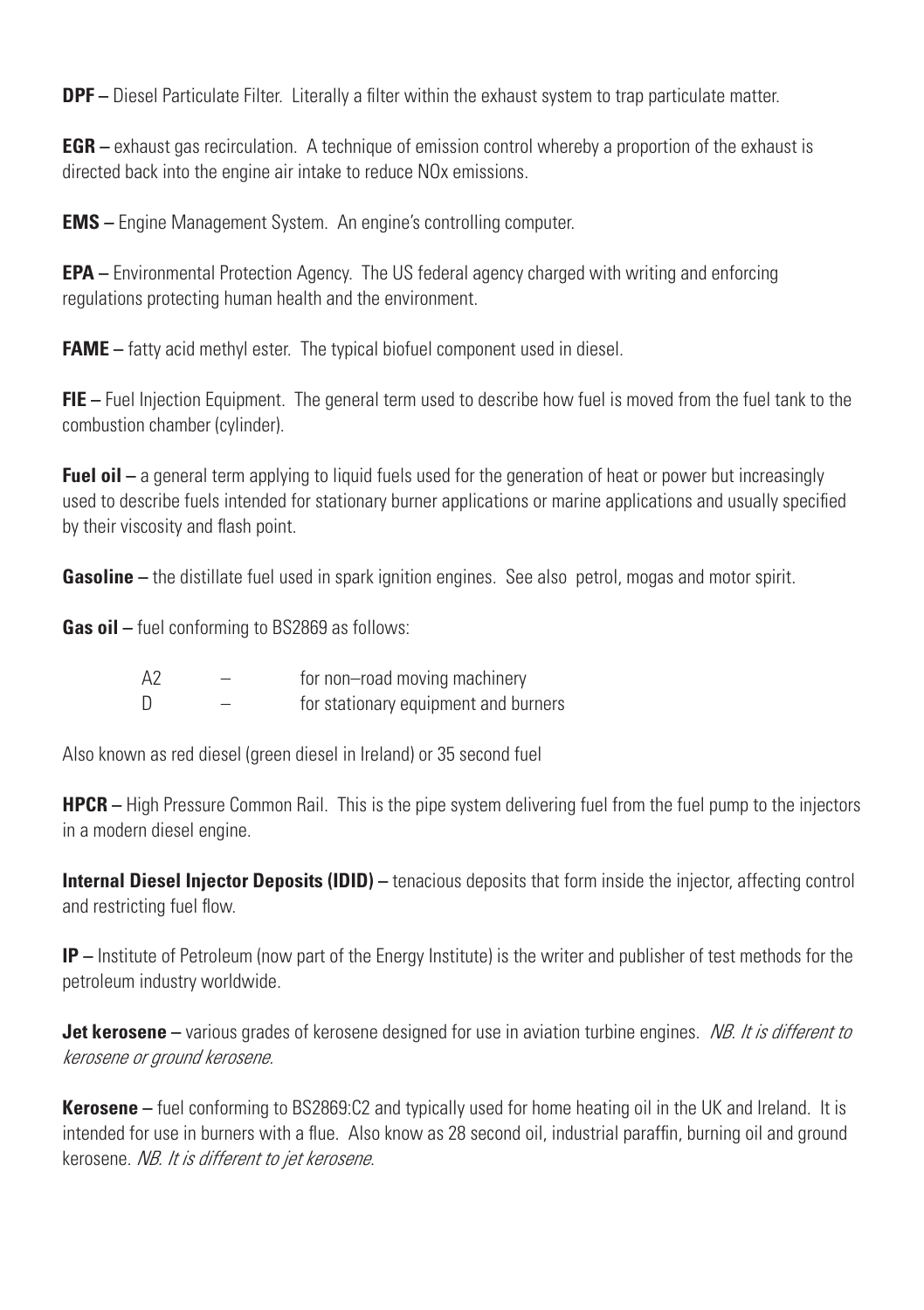**Lubricity** – a measure of a fuel's lubricating properties, which must be maintained to stop premature wear of pumps and injectors. Measured by HFRR using 'wear scar diameter' as the measure, a number less than 460 microns is good.

**Mogas –** motor gasoline. The fuel used by motor vehicles powered by spark ignition engines (cf. Avgas)

**Motor spirit** – a mainly British term describing any volatile liquid used as a fuel in internal combustion engines and typically referring to petrol (gasoline).

**NRMM** – Non–Road Moving Machinery. A term often used by HMRC to describe off–road vehicle use in agriculture, forestry and construction.

**Octane Number** – is a measure of the ignition quality (ignition delay) of petrol (gasoline). A high number is generally good meaning that the fuel can withstand a higher compression before igniting. Octane boosters are added to fuel to allow higher compression ratios and to inhibit engine 'knock' or 'pinking'.

**OEM** – Original Equipment Manufacturer.

**OFTEC** – the oil fired technical association, a trade body representing the interests of suppliers and technicians within the oil heating industry.

**Paraffin** – fuel conforming to BS2869:C1 and known as C1 burner fuel. It can be used in flueless burners.

**Petrol** – the British term for gasoline.

**Petroleum fuel –** fuel manufactured from crude oil.

**Port Fuel Injection (PFI)** – fuel is injected to each cylinder's intake port just ahead of the intake valve. Injection is usually sequential, controlled by the EMS.

**ppl** – pence per litre. Used by FAST and others to quantify additive treat cost: the price in pence of a given volume of additive divided by the volume of fuel that given volume treats.

**ppm** – parts per million. The number of parts of one substance contained within one million parts of another. Typically used to define contamination or additive dose rate and approximating to mg/kg.

**Pressure Jet** – the term used to describe how fuel is introduced into the combustion chamber of an oil–fired boiler, usually via a calibrated nozzle.

**Renewable Transport Fuel Obligation (RTFO)** – a requirement on transport fuel suppliers to ensure that a given pecentage of all road vehicle fuel is supplied from sustainable renewable sources. Variable targets will be set periodically.

**Residual Fuel (aka RFO, HFO)** – the oil fraction remaining once distillate fuels have been produced.